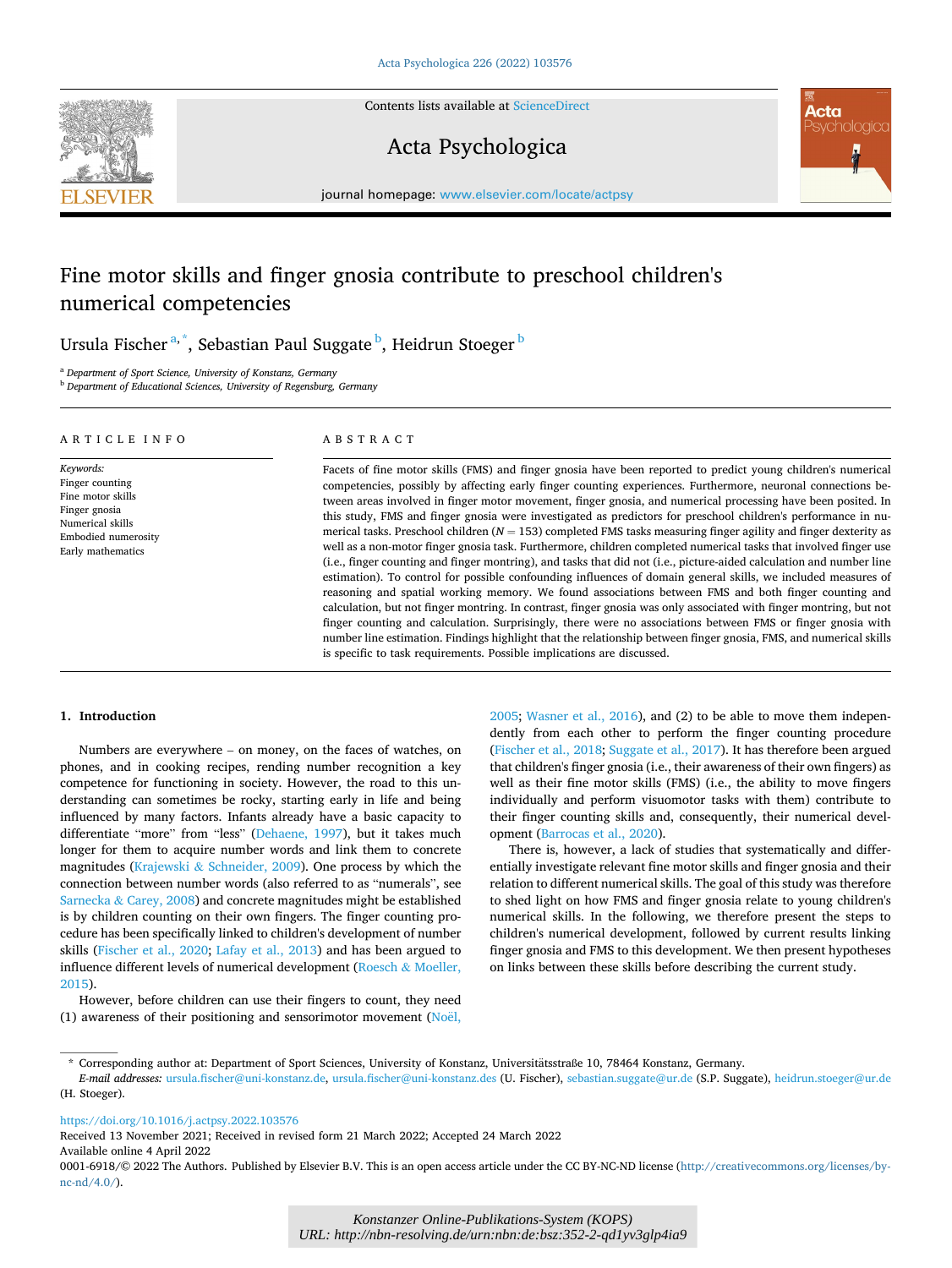### *1.1. Numerical development*

The most well-established model of numerical processing is the Triple Code Model by Dehaene and colleagues [\(Dehaene, 1992](#page-8-0); [Dehaene](#page-8-0)  [et al., 2003](#page-8-0); Dehaene & [Cohen, 1995](#page-8-0)). This model posits that numbers are represented in three different codes, namely: (a) a verbal code (i.e., number words and arithmetic facts stored in verbal long term memory), (b) a visual code (i.e., Arabic digits), and (c) a semantic magnitude code (i.e., non-symbolic magnitude understanding and comparison, as well as spatial ordering of magnitudes); the latter of which gives meaning to number words and digits.

Children's acquisition of these three codes is described in the fourstep-developmental model of numerical cognition by von Aster and Shalev (von Aster & [Shalev, 2007](#page-9-0); but see [Fritz et al., 2013; Krajewski](#page-8-0) & [Schneider, 2009](#page-8-0) for two alternative models of numerical development). These four steps start with the semantic core system of magnitude, which is hypothesized to represent an innate 'number sense' [\(Dehaene,](#page-8-0)  [1997\)](#page-8-0). That is, children can already compare magnitudes in infancy and can soon also recognize the exact number of small sets of objects, a process referred to as 'subitizing' ([Hannula et al., 2007; Kaufman et al.,](#page-8-0)  [1949\)](#page-8-0). Building on this core system, children then acquire the verbal code, consisting of number words, in early childhood [\(Benoit et al.,](#page-7-0)  [2004\)](#page-7-0). They can count verbally and solve simple calculation problems by counting. At the beginning of formal schooling, children are then introduced to the visual code of Arabic digits [\(Berch et al., 1999](#page-7-0); [Brys](#page-8-0)[baert, 1995\)](#page-8-0). They can now solve written calculation problems and discern between even and odd numbers. In the final step, children start spatially representing numbers along what is referred to as a 'mental number line' (Dehaene & [Cohen, 1995;](#page-8-0) [Restle, 1970\)](#page-8-0). That is, they visualize numbers on a number line that is most often oriented from left to right, and which enables them to approximate calculations thereby informing their arithmetic thinking. This fourth step represents an expansion of the semantic magnitude code, in that the mental number line has been found to be strongly linked to magnitude understanding. Depending on the sources, however, it has been suggested that the spatial ordering of magnitudes starts much earlier and that the mental number line simply becomes increasingly accurate with age ([de Hevia](#page-8-0)  $\&$ [Spelke, 2010](#page-8-0); McCrink & [Opfer, 2014](#page-8-0); Opfer & [Thompson, 2006](#page-8-0)).

# *1.2. Embodied numerosity*

Numerical development has been argued to be founded in, or at least aided by, children's physical experiences. Indeed, bodily interactions with the world might help children acquire understanding of the meaning or magnitude of numbers ([Domahs et al., 2010;](#page-8-0) [Lakoff](#page-8-0) & Núñez, 2000).

The interaction between numerical development and bodily experiences has received ample research interest within the construct of 'embodied numerosity' ([Domahs et al., 2010](#page-8-0); [Moeller et al., 2012](#page-8-0)), which is derived from the more general concept of 'embodied cognition' (e.g., [Glenberg, 2010](#page-8-0); Smith & [Gasser, 2005\)](#page-9-0). Specifically, embodied numerosity posits that numerical cognition is tightly interwoven with early physical and sensory experiences that children make when learning about numbers.

The most prominent example of embodied numerosity is finger counting ([Domahs et al., 2010](#page-8-0); [Soylu et al., 2018\)](#page-9-0). Most children count on their fingers when first learning to count, with this phenomenon occurring across cultures and often without formal or explicit instruction ([Morrissey et al., 2016;](#page-8-0) [Previtali et al., 2011](#page-8-0)). Researchers have argued that this embodied experience of finger counting contributes to growing numerical understanding [\(Moeller et al., 2011\)](#page-8-0). This holds especially true if children manage to move from simply using their fingers as a counting tool to internalizing specific finger patterns as representing a given number ([Adriano et al., 2014](#page-7-0); [Lafay et al., 2013](#page-8-0)). For example, if children repeatedly count to three on their fingers in a similar fashion (e.g., thumb – 'one', index – 'two', middle finger –

'three'), they will eventually no longer need to count these fingers to know that the thumb, index and middle finger are three fingers in total. That is, children internalize finger patterns and thus, transition from ordered counting to a cardinal understanding of magnitudes [\(Roesch](#page-8-0) & [Moeller, 2015](#page-8-0); [Wasner et al., 2015\)](#page-9-0).

Within the construct of embodied numerosity, it has been highlighted that brain areas and brain activity overlap between numerical processing and finger motor processes [\(Andres et al., 2007;](#page-7-0) [Imbo et al.,](#page-8-0)  [2011\)](#page-8-0). Insight into how these neural processes are linked comes from clinical studies, imaging research, and perspectives on human history. Patient studies have shown that brain damage around parietal areas (specifically the angular gyrus) can impact both patient's numerical processing skills and finger gnosia ([Gerstmann, 1940;](#page-8-0) see also [Rusconi](#page-9-0)  [et al., 2005](#page-9-0) for a study using repetitive transcranial magnetic stimulation). That is, participants both lose the ability to process numbers and the sensorimotor awareness of their fingers. Further imaging studies support these findings, showing that finger movements and finger gnosia activate similar brain areas to numerical processing [\(Andres et al., 2007,](#page-7-0)  [2012;](#page-7-0) Berteletti & [Booth, 2015\)](#page-8-0). It has been argued that this link is the result of neuronal redeployment ([Anderson, 2007;](#page-7-0) [Penner-Wilger](#page-8-0) & [Anderson, 2013](#page-8-0)): Brain areas that were long dedicated to one task (i.e., finger movement and finger gnosia) may have been redeployed to also process numerical quantities once humankind started developing the concept of numbers ([Fischer et al., 2017;](#page-8-0) [Penner-Wilger](#page-8-0) & Anderson, [2013\)](#page-8-0). This systematic overlap is thought to be the result of our base-10 number system being built on our ten fingers. Indeed, our fingers are one of the oldest historical counting and calculation instruments [\(Ifrah,](#page-8-0)  [1998\)](#page-8-0).

## *1.3. Finger gnosia, fine motor skills, and numerical skills*

In light of the above indications that fingers and numerical concepts might be ontologically linked, it would appear warranted to examine finger gnosia and FMS more closely. Finger gnosia is a relatively unidimensional construct, as it mostly relates to the sensorimotor awareness of one's own fingers – a 'finger sense' as it were (e.g., [Newman,](#page-8-0)  [2016\)](#page-8-0). Although its measurement varies from study to study, the basic premise stays the same. In all finger gnosia tasks, children's view of their hands is occluded and one or more of their fingers are touched by the experimenter. The child then has to identify the fingers that were touched without the aid of visual feedback. However, in some studies the child is asked to give a motor response (e.g., touching the stimulated fingers themselves or pointing at the stimulated fingers on a drawing of two hands), whereas in others they respond verbally (e.g., naming the fingers that were touched) (for an overview see [Barrocas et al., 2020](#page-7-0)).

FMS are often loosely defined as the ability to perform small manual actions requiring eye-hand coordination ([Luo et al., 2007](#page-8-0)). However, in contrast to finger gnosia, FMS are a multi-faceted construct. Two key aspects of FMS that would seem inherent to numerical cognition are manual dexterity and finger agility. Specifically, manual dexterity is often equated to object manipulation skills. As such, it is frequently measured by object-manipulation tasks such as bead threading or coin posting [\(Fischer et al., 2020](#page-8-0); [Petermann, 2015\)](#page-8-0). Children's performance is then often scored based on how fast they finish the given task.

Finger agility is considered a more basic skill, which is described as the ability to individually and purposely move one's fingers ([Roesch](#page-8-0)  [et al., 2021](#page-8-0)). It is measured, for example, in a tapping task. Children are sat across from an experimenter, who taps one or two fingers on either hand on the tabletop. They are asked to mirror the movement by tapping the corresponding fingers on their own hands without moving any other fingers in the process.

Given the neural overlap between finger gnosia, finger movements, and numerical skills [\(Andres et al., 2007, 2012](#page-7-0); [Berteletti](#page-8-0) & Booth, [2015\)](#page-8-0), we return to the idea that finger gnosia and FMS might be precursors for finger counting and thus, for the development of numerical skills. Finger gnosia has been found to be related to numerical skills in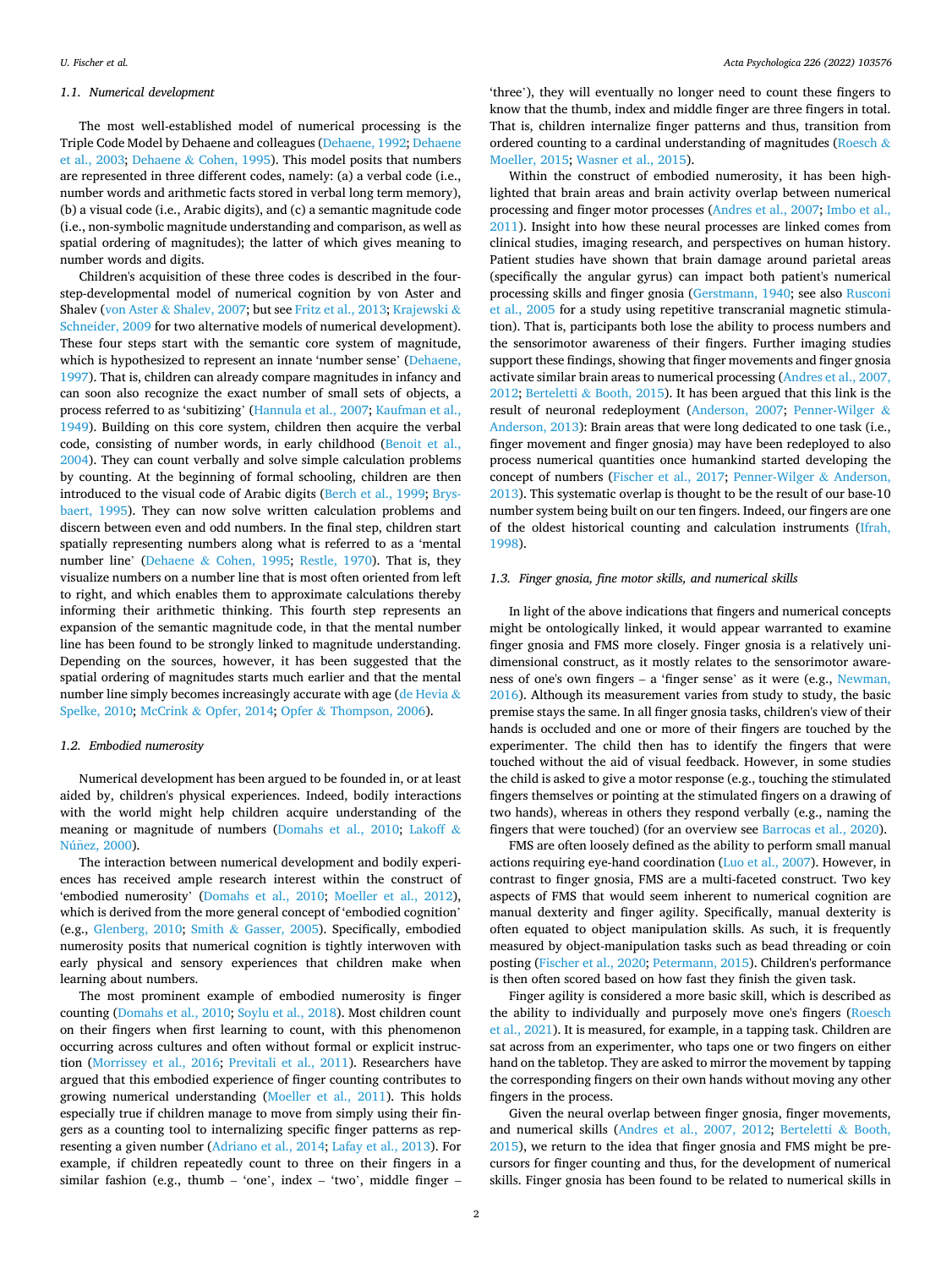young children, even when controlling for other predictors of numerical development ([Newman, 2016](#page-8-0); Noël, 2005; [Wasner et al., 2016](#page-9-0)). Training finger gnosia in first grade was also shown to have benefits for children's representations of numbers with fingers, as well as quanitifi-cation skills [\(Gracia-Bafalluy](#page-8-0) & Noël, 2008). However, other studies found that finger gnosia did not directly contribute to children's early arithmetic skills when more specific skills such as counting are included as predictors [\(Long et al., 2016\)](#page-8-0).

As outlined, findings are clearer with regard to FMS with studies linking FMS to numerical and mathematical skills ([Fischer et al., 2018,](#page-8-0)  [2020;](#page-8-0) Lewis & [Weixler, 2019](#page-8-0); [Luo et al., 2007;](#page-8-0) [Roebers et al., 2014](#page-8-0); [Suggate et al., 2017](#page-9-0); [Van Rooijen et al., 2016\)](#page-9-0). Although most of these studies did not provide theoretical mechanisms for how these associations are formed, research suggests finger counting as the connecting link. In a recent study, Fischer and colleagues [\(Fischer et al., 2020\)](#page-8-0) posited that FMS are necessary for finger counting and therefore contribute to numerical understanding. They found that the ability to count with fingers and to show numbers with fingers (also called 'finger montring') mediated the link between FMS (specifically object manipulation skills) and numerical skills in three-to-six year old children. These results were in line with previous studies suggesting that FMS are relevant for the development of counting skills and understanding of cardinality ([Fischer et al., 2018](#page-8-0)) and that the link is stronger for fingerbased numerical skills compared to non-finger-based numerical skills ([Suggate et al., 2017\)](#page-9-0).

However, thus far it is unclear how finger gnosia and FMS interact with each other in their relationship with numerical skills. To our knowledge, only one study has compared the relative contributions of finger gnosia and finger agility for calculation skills [\(Roesch et al., 2021\)](#page-8-0) and found that both are associated with early calculation. However, whether these results transfer to other FMS measures such as dexterity and from non-finger-based numerical skills to finger-based numerical skills remains an open question. This gap in research was highlighted in a recent review by Barrocas and colleagues ([Barrocas et al., 2020](#page-7-0)), who also noted that the large variability in measures used to assess finger gnosia and FMS made it difficult to compare results.

### *1.4. The current study*

Both FMS and finger gnosia have been reported to contribute to numerical development. However, previous studies investigating these associations have not captured the entire picture. While the study by [Roesch et al. \(2021\)](#page-8-0) investigated the association between children's early calculation skills and their finger agility and finger gnosia, this study did not include any finger-based numerical skills or measures of dexterity. If the assumed mechanism connecting FMS/finger gnosia with numerical skills is the finger counting procedure, finger counting and finger montring should be included. Furthermore, this study did not control for children's spatial working memory, which has been found to be associated with both FMS and numerical skills (e.g., [Cameron et al.,](#page-8-0)  [2016; Roebers et al., 2014\)](#page-8-0).

In contrast, the previous study by Fischer and colleagues [\(Fischer](#page-8-0)  [et al., 2020](#page-8-0)) investigating the association between FMS and numerical skills did include finger counting, finger montring, and spatial working memory tasks. However, in this study, finger gnosia was not included, and calculation was not included as an outcome variable.

The current study therefore aims to address these gaps in previous studies by investigating the relative contributions of FMS and finger gnosia to children's finger-based and non-finger-based numerical skills.

Regarding FMS, it is still unclear which facets of FMS are directly associated with numerical development. For instance, Fischer and colleagues [\(Fischer et al., 2020](#page-8-0)) observed that dexterity, but not visuomotor integration as measured by a line-tracing task, was associated with children's numerical and finger counting skills. Likewise, Roesch and colleagues (in preparation) found that finger agility predicted children's mathematical skills, whereas visuomotor integration did not.

In this study, we therefore measured both finger agility and dexterity to investigate how they contribute to children's numerical development. Regarding finger gnosia, we chose a non-motor format, so that the employed tasks show little to no overlap in the required underlying skills.

Altogether, we tested preschool children on dexterity, finger agility, finger gnosia, and four numerical tasks: two finger-based numerical tasks (finger counting and finger montring), and two non-finger-based numerical tasks (picture-based calculation and number line estimation). In addition to investigating these associations, we controlled for maturation, reasoning skills, and spatial working memory.

The data reported here are part of a larger study, of which selected variables were previously analyzed in a paper by Papadatou-Pastou and colleagues regarding children's handedness and mathematical learning difficulties (see [Papadatou-Pastou et al., 2021,](#page-8-0) for these analyses).

In accordance with previous studies, we hypothesized that both FMS as well as finger gnosia should be associated with children's numerical skills. Specifically, we expected that (1) FMS and finger gnosia would be correlated with children's finger-based numerical skills and non-fingerbased numerical skills; (2) that these associations would remain when controlling for maturation, reasoning skills, and spatial working memory; and (3) that FMS and finger gnosia would be more strongly related to finger-based compared to non-finger based numerical skills.

### **2. Method**

### *2.1. Participants*

The required sample size was calculated a priori using the program G\*Power 3.1.9.6 [\(Faul et al., 2009\)](#page-8-0). We calculated a power analysis for linear multiple regression with a fixed model and  $R^2$  increase. Assuming a medium effect size of  $f = 0.15$ , an intended statistical power of 0.85, and 6 predictors in the model, the power analysis suggested a necessary sample size of  $n = 109$ .

Participants were 155 German preschool children attending public kindergartens.<sup>1</sup> Two children had to be excluded from the analysis due to missing data (one child refused to participate, and one child participated only in one of the two testing sessions). The final sample consisted of 153 children (74 girls; age:  $M = 5.5$  years,  $SD = 8$  months, range: 3;11–6;9 years). According to the parent questionnaires, 27% of children spoke a language other than German at home, and 5% of children were born outside of Germany. Also, 38% of mothers and 39% of fathers reported having completed tertiary education, which is somewhat higher than the national average of around 32% at the time of testing [\(OECD,](#page-8-0)  [2019\)](#page-8-0).

This study was conducted in accordance with the recommendations of the Ethical Principles of the German Psychological Society (DGP) and the Association of German Professional Psychologists (BDP). Written informed parental consent was obtained and children gave their verbal assent prior to test administration, in accordance with the Declaration of Helsinki.

# *2.2. Test battery*

### *2.2.1. Finger-based numerical tasks*

To assess children's ordinal and cardinal finger-based numerical skills, two types of finger-based tasks were administered. These tasks were self-developed or adapted from previous studies and therefore, the information regarding reliability is provided based on the current sample instead of previous literature. No information on validity was available at the time of writing.

 $^{\rm 1}$  In Germany, children generally attend a non-academic, play-focused kindergarten from ages 3 to 6 years.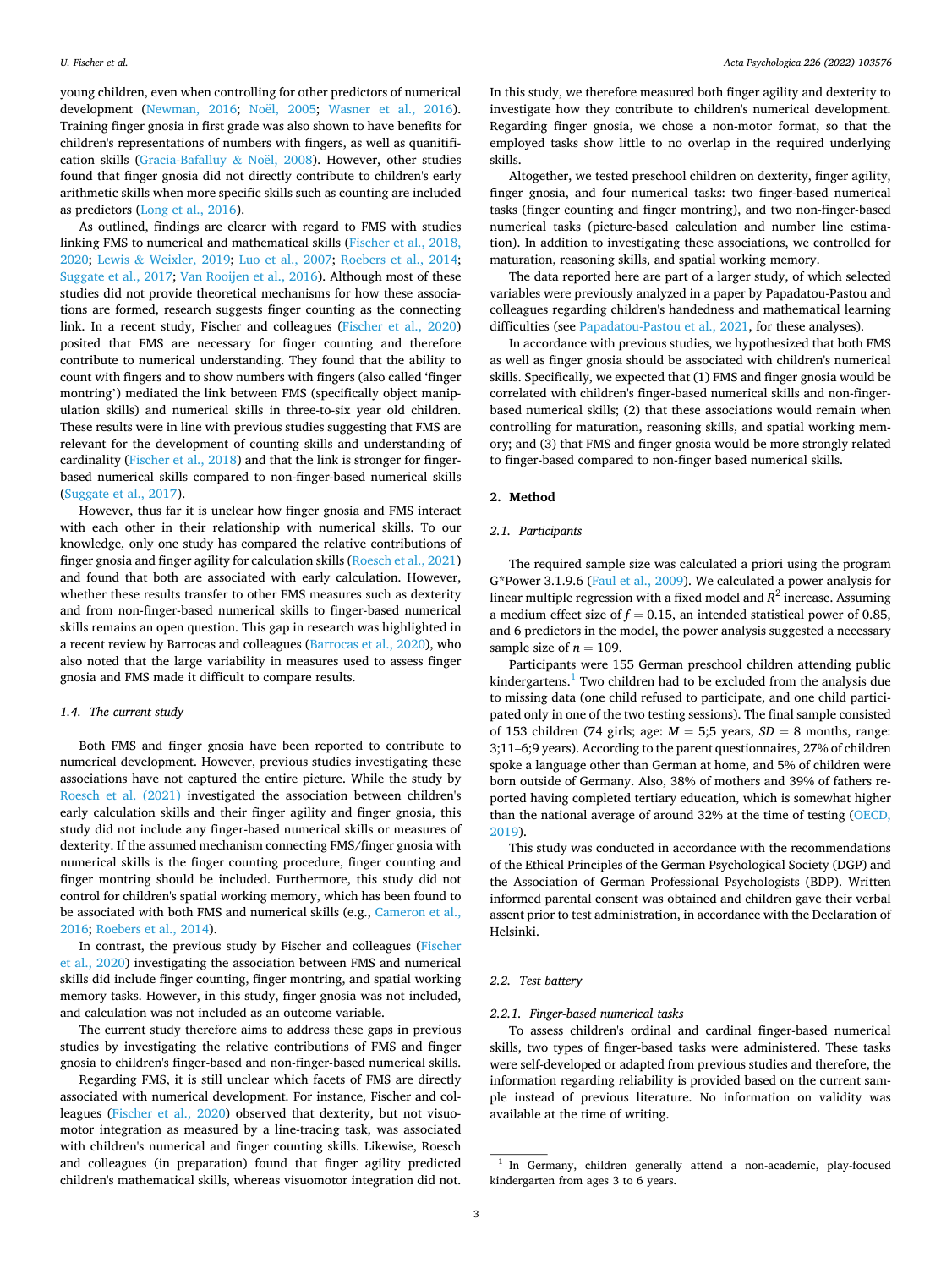*2.2.1.1. Finger counting.* In the finger counting task, which assessed children's ordinal finger-based number representation, children were asked to count on their fingers to a given number (e.g., "Please count to four on your fingers."). All numbers from 1 to 10 were administered in a pseudo-randomized order: Numbers 1–5 were presented prior to numbers 6–10, as the latter needed to be counted on both hands and switching between one and two hands could have been confusing or too difficult for the younger children in our sample. The experimenter documented the precise order in which the child extended his or her fingers as well as whether the verbal counting sequence was recited correctly, with one number word uttered per extended finger. A trial counted as solved if the child both correctly counted verbally and extended one finger per number word, and the counting resulted in the correct number of extended digits. The specific fingers children used did not play a role in the scoring, so children could for example start counting with their right or left hand as well as with their pinkie finger or thumb. Children could score a maximum of 10 points in this task. Cronbach's alpha for this task was excellent in our sample,  $\alpha = 0.91$ .

*2.2.1.2. Finger montring.* In the finger montring task, children's cardinal finger-based number representation was assessed. To this end, children were asked to show a certain number with their fingers (e.g., "Please show me four fingers."). Again, numbers 1–5 were presented prior to numbers 6–10 in a pseudo-randomized order. The experimenter documented which fingers the child extended and whether he or she extended the correct number of fingers, noting whether children extended their fingers simultaneously or consecutively. Because this task was supposed to measure whether children had internalized number magnitudes as finger patterns, a trial only counted as solved if the child extended the fingers simultaneously without counting. Again, it was not relevant to the scoring which fingers children used to display which number. The maximum score was 10 points, and Cronbach's alpha in our sample was good,  $\alpha = 0.84$ .

## *2.2.2. Numerical tasks*

In order to account for the influence of both FMS as well as finger gnosia on numerical skills in general, we included additional numerical tasks that were not related to finger use.

*2.2.2.1. Number line estimation.* To test children's spatial-numerical abilities, they were provided with a number line estimation task ranging from 0 to 10 (for a similar task setup see for example [Fischer](#page-8-0)  [et al., 2011\)](#page-8-0). Children were presented with 10 number lines of which only the endpoints 0 and 10 were marked. A number written above the number line served as the target number, and children were asked to estimate where they thought the number had its place on the number line. Children's absolute estimation error averaged over all 10 trials was used in the analysis. In previous research, reliability for this task was reported to be good to excellent at  $\alpha = 0.83 - 0.93$  [\(Clarke et al., 2018\)](#page-8-0). In our sample, it was acceptable,  $\alpha = 0.70$ .

*2.2.2.2. Calculation.* Children's calculation abilities were tested with a subtest from the TEDI-MATH assessment battery (Kaufmann et al., [2009\)](#page-8-0), specifically with the object calculation subtest. In this test, children are presented with pictures representing an addition or subtraction problem. They are then read the problem (e.g., "How much is 2 balloons plus 3 balloons?") and asked to solve the problem with the help of the picture. Children are allowed to count the objects in this task. The subtest consists of three addition and three subtraction problems, resulting in a maximum sum score of 6. According to the TEDI-MATH test manual, reliability for this subtest lies between  $\alpha = 0.52{\text -}0.76$ depending on age group and sample and is therefore low to acceptable ([Kaufmann et al., 2009\)](#page-8-0). In our sample, reliability was acceptable at  $\alpha =$ 0.73.

*2.2.3. Fine motor skills* 

The motor skill test battery consisted of measures for children's dexterity and finger agility. This battery consisted of both standardized tasks (i.e., the manual dexterity scale of the Movement-ABC 2; [Peter](#page-8-0)[mann, 2015\)](#page-8-0), as well as unstandardized measures that were either previously established or developed specifically for the current study.

*2.2.3.1. Measures of dexterity.* Dexterity was measured with the dexterity subscale from the German version of the Movement Assessment Battery for Children 2 (M-ABC 2; [Petermann, 2015\)](#page-8-0), which consists of three tasks.

*2.2.3.1.1. Coin posting.* Children were asked to insert coins into a slot in a box as quickly as they could. Children from 3 to 4 years old received 6 coins, whereas children aged 5–6 years received 12 coins. Children were encouraged to use their dominant hand for this task, and were given two trials, the faster of which was scored.

*2.2.3.1.2. Bead threading.* In the bead-threading task, children were instructed to thread square beads onto a string with a pointed end that made the beading easier. Again, children aged 3–4 years received 6 beads, and children aged 5–6 years received 12 beads. The beads were placed in a line in front of them and children were again instructed to complete the task as fast as possible. Out of two trials, the faster was scored.

*2.2.3.1.3. Drawing trail.* In this task, children were presented with a print-out of a trail. They were instructed to help a biker depicted at the beginning of the trail to reach his house, which was depicted at the end of the trail. Using a red marker, the children had to draw the path for the biker within the boundaries of the trail, preferably without drawing outside the given lines. This procedure was first demonstrated by the experimenter, after which children performed the task twice. Here, children were instructed to work as accurately as possible. The score in this task was the number of errors children made on the more accurate of the two trials.

Reliability for this subscale was reported to be low at  $\alpha = 0.51$ , but its internal validity was reported high with ICC =  $0.82$  (Ellinoudis et al., [2011\)](#page-8-0). In our sample, Cronbach's alpha based on raw scores was higher but still questionable,  $α = 0.69$ . Raw scores for each task were converted to standard scores (range 1–19) based on the age norms given in the Movement-ABC 2 manual. The score used in the analysis was the mean of these three standard scores.

*2.2.3.2. Finger agility.* We chose a finger agility task previously used by [Roesch et al. \(2021\).](#page-8-0) In this task, finger agility was assessed as the ability to separately move individual fingers. Children sat opposite the experimenter and placed both hands on a table with their palms open and down. The experimenter similarly placed his hands, mirroring the child's. The experimenter then tapped either one or two fingers on the table and asked the child to lift the same fingers and tap them on the table repeatedly. Children received a point if they managed to imitate the experimenter's movement, tapping the target finger or fingers while all other fingers remained on the table. There were ten items with one target finger and six items with two target fingers, resulting in a maximum of 16 points. In our sample, the internal consistency was good with  $\alpha=0.84.$ 

### *2.2.4. Finger gnosia*

The non-motor finger gnosia task was based on previous studies (e.g., [Wasner et al., 2016\)](#page-9-0) and besides requiring minimal FMS, was also designed to require as little cognitive effort as possible. Sitting opposite the experimenter, children put both their hands through a slot in a box that had its backside removed. This way, children could not see their own hands, but the experimenter could. Next to the box, the experimenter placed an image of two hands laid out in the same pattern as the children's. The experimenter then tapped one of the child's fingers and pointed to one of the fingers on the hand image and asked whether these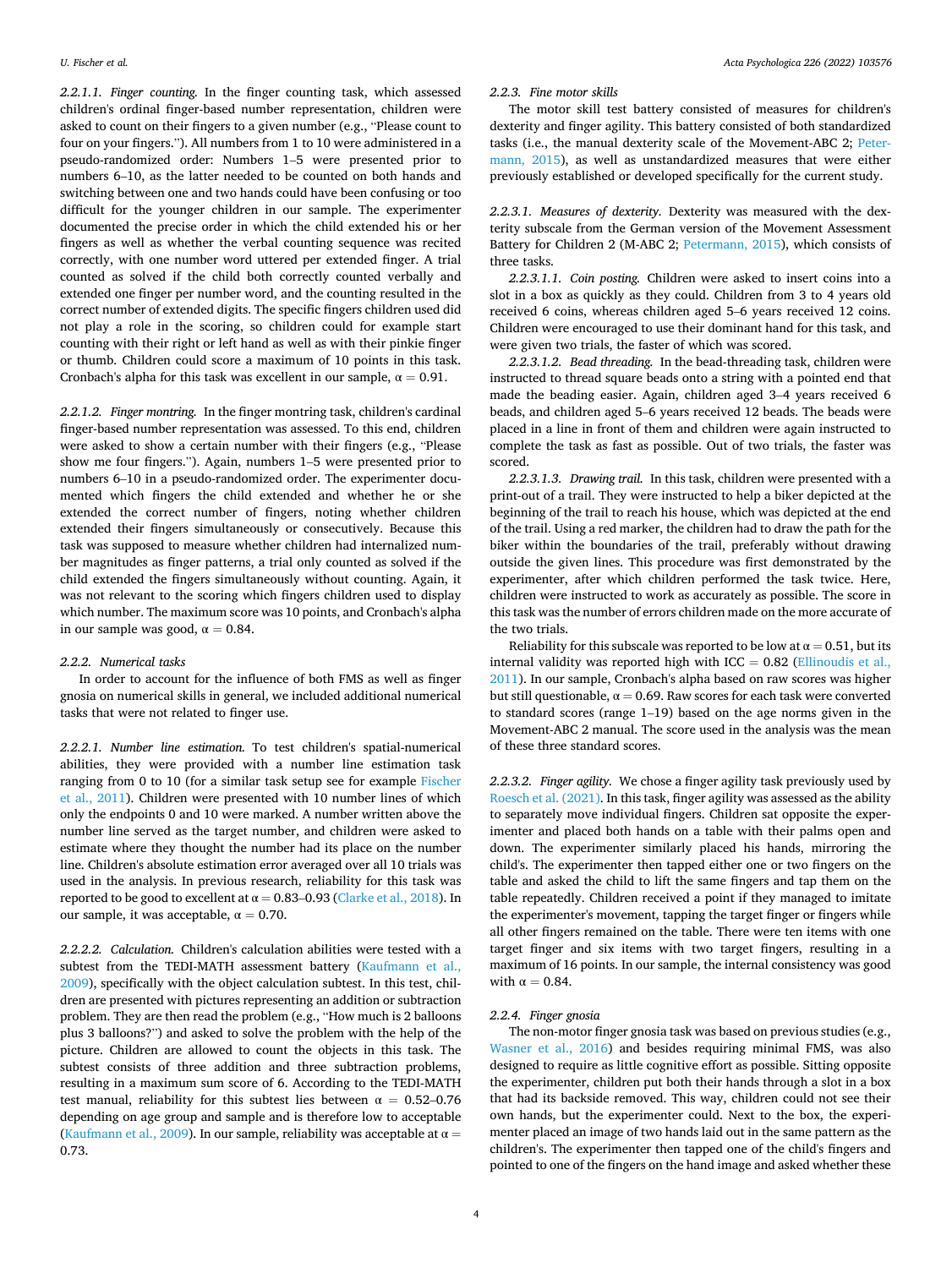were the same fingers. Children responded either "yes" or "no". The task consisted of seven items, with corrections being allowed on the first one. On four items, the finger was the same, and on three items, it was not. Among the three items where the finger was not the same, the other finger was once on the same hand (right ring finger and index finger), once on the other hand but both fingers were index fingers, and once on the other hand and also a different finger (left ring finger and right index finger). The sum of correctly solved items (maximum of 7) was used in the analysis. [Wasner et al. \(2016\)](#page-9-0) previously reported weak reliability for this task,  $\alpha = 0.55$ . In our sample, reliability was even worse,  $\alpha =$ 0.39.

# *2.2.5. Control measures*

To control for children's reasoning skills, we administered the conceptual thinking subtest from an intelligence test battery (Kaufman-ABC-II, Kaufman & [Kaufman, 2015](#page-8-0)) as well as a spatial working memory test (Corsi block-tapping task, adapted from [Kessels et al., 2008; Kessels](#page-8-0)  [et al., 2000\)](#page-8-0).

*2.2.5.1. Reasoning.* The conceptual thinking subtest measures a child's ability to reason about classifications of things and objects in a nonverbal format, and is part of the problem-solving portion of the Kaufman-ABC-II. In the conceptual thinking subtest, children are presented with 4 or 5 pictures and have to decide which one of the pictures does not fit with the set (e.g., three red umbrellas and one yellow umbrella). Again, children give their response by pointing at the chosen picture and are awarded one point per correct response. In total, the subtest consists of 28 items, but testing stops when a child answers 4 out of 5 consecutive items incorrectly. As for verbal knowledge, a sum score was entered as a covariate in the analysis. According to the test manual, this subtest has good reliability,  $\alpha = 0.83$  (Kaufman & [Kaufman, 2015](#page-8-0)), which was very similar to that in our sample,  $\alpha = 0.82$ .

*2.2.5.2. Spatial working memory.* Children's spatial working memory was assessed via a backward Corsi block-tapping task, in which children had to memorize and replicate a visually presented sequence in a reverse order. The task was conducted using a wooden board with 9 wooden cubes (3 cm  $\times$  3 cm  $\times$  3 cm) glued onto it in a non-geometrical pattern (replicated after the layout presented in [Kessels et al., 2000](#page-8-0)). First, the experimenter tapped the cubes in a certain order at a speed of approximately one cube per second. The child was instructed to wait until after the experimenter was finished, and then tap the cubes in the same reversed order. Two items were presented per span length, with difficulty starting at two blocks and increasing up to seven blocks. If the child successfully replicated at least one of the two items of a given length, testing continued with length increasing by one. As soon as two items of the same length were replicated incorrectly, testing was stopped. The longest successfully replicated span – not the number of correctly remembered items – was used in the analysis as the child's backward spatial working memory span. A previous study investigating the reliability of this task found that internal consistency was acceptable for the number of solved trials in the backward Corsi task,  $α = 0.78$  (de Paula [et al., 2016\)](#page-8-0). In our sample, internal consistency was good,  $\alpha = 0.80$ .

### *2.2.6. Demographic variables*

Prior to the study, parents filled out a questionnaire on demographic information and their child's home learning environment (which will not be reported here). Parents provided demographic information regarding the child's country of birth, languages spoken at home, and parents' highest educational achievement ( $0 =$  no secondary school qualification to  $5 =$  university degree).

# *2.3. Procedure*

Parents completed the questionnaire at home and returned it

together with written consent to the kindergarten staff. Children were then tested individually in their respective kindergartens across two sessions by undergraduate thesis students and the first author. The tasks were presented in the same order to each child, and each of the two sessions took approximately 20–30 min per child.

### *2.4. Analytical approach*

We first correlated measures of FMS and finger gnosia with all numerical tasks while controlling for age, spatial working memory and reasoning. Second, we calculated hierarchical linear regression models to assess whether FMS and/or finger gnosia explained unique variance in any of the four numerical tasks beyond the variance explained by the control variables.

### **3. Results**

# *3.1. Data preparation and descriptive statistics*

Out of the 153 participants, 147 spontaneously wrote and drew with their right hand, five with their left hand, and one child switched their writing hand between tasks. Because the six non-right-handed children did not differ from the right-handed children in their fine motor or numerical task performance, data from all children were analyzed together.

Descriptive statistics for all measures are displayed in Table 1. Note that Skewness and Kurtosis are high for finger counting and finger montring, indicating ceiling effects for both tasks. Except for age in months, none of the variables were normally distributed as confirmed by Kolmogorov-Smirnov tests of normal distribution.

### *3.2. Correlations*

Because most variables were not normally distributed, both raw and partial correlations were calculated as Spearman correlations. To calculate the partial Spearman correlations, a matrix was created from the Spearman correlations and used to calculate partial correlations (for a description of this procedure see [IBM Support, 2020\)](#page-8-0).

As can be seen in [Table 2,](#page-5-0) most variables were correlated prior to partialling out the control variables. Only three correlations were not significant, and two of these were interestingly the correlations between number line estimation and both finger agility and dexterity.

# **Table 1**

Descriptive statistics.

|                                                         | M     | SD   | Min.  | Max.  | Skew    | Kurtosis |
|---------------------------------------------------------|-------|------|-------|-------|---------|----------|
| Age in months                                           | 65.22 | 8.70 | 47.00 | 81.00 | $-0.17$ | $-0.80$  |
| Fine motor skill tasks                                  |       |      |       |       |         |          |
| Finger agility (sum<br>correct)                         | 10.96 | 3.62 | 2.00  | 16.00 | $-0.48$ | $-0.55$  |
| Dexterity (mean<br>standard score)                      | 9.80  | 2.11 | 2.00  | 13.67 | $-0.61$ | 0.38     |
| Finger gnosia (sum<br>correct)                          | 4.86  | 1.38 | 1.00  | 8.00  | $-0.21$ | $-0.27$  |
| Numerical tasks                                         |       |      |       |       |         |          |
| Finger counting (sum<br>correct)                        | 8.95  | 2.25 | 0.00  | 10.00 | $-2.46$ | 5.57     |
| Finger montring (sum<br>correct)                        | 8.33  | 2.26 | 0.00  | 10.00 | $-1.59$ | 2.13     |
| Calculation (sum<br>correct)                            | 2.79  | 1.85 | 0.00  | 6.00  | 0.20    | $-0.91$  |
| Number line<br>estimation (percent<br>estimation error) | 0.21  | 0.09 | 0.04  | 0.53  | 0.99    | 1.56     |
| Control variables                                       |       |      |       |       |         |          |
| Spatial working<br>memory (max span)                    | 3.08  | 1.66 | 0.00  | 6.00  | $-0.20$ | $-0.45$  |
| Reasoning skills (sum<br>correct)                       | 13.29 | 4.10 | 1.00  | 21.00 | $-0.69$ | 0.35     |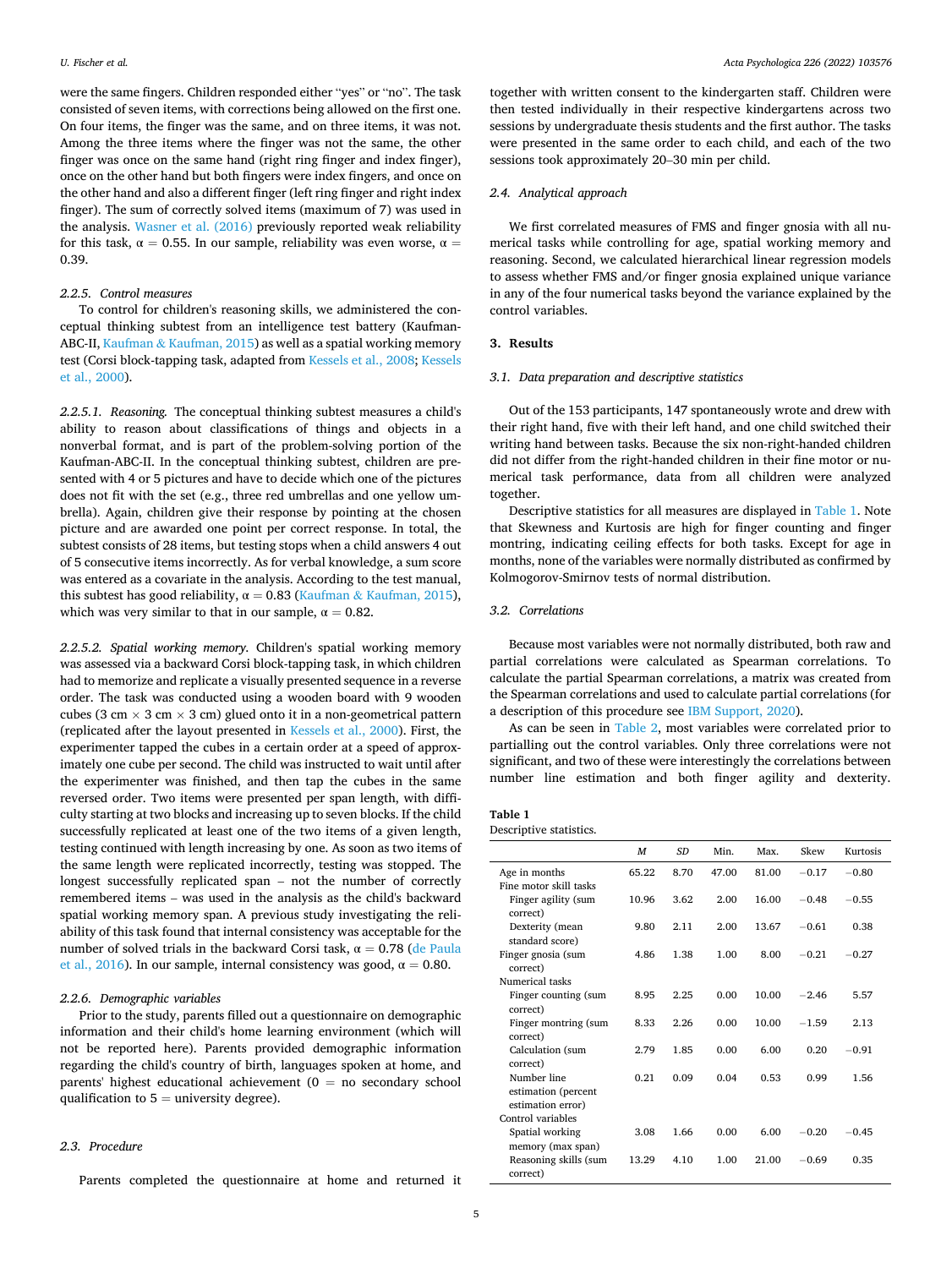### <span id="page-5-0"></span>**Table 2**

Spearman correlations between all variables.

|                          |                          | $\overline{2}$           | 3                        | 4          | 5          | 6                        | 7          | 8         | 9         |
|--------------------------|--------------------------|--------------------------|--------------------------|------------|------------|--------------------------|------------|-----------|-----------|
| <b>FMS</b>               |                          |                          |                          |            |            |                          |            |           |           |
| 1 Finger agility         | $\overline{\phantom{a}}$ |                          |                          |            |            |                          |            |           |           |
| 2 Dexterity              | $0.165*$                 | $\overline{\phantom{0}}$ |                          |            |            |                          |            |           |           |
| Finger gnosia            |                          |                          |                          |            |            |                          |            |           |           |
| 3 Finger gnosia          | $0.195*$                 | $0.202*$                 | $\overline{\phantom{0}}$ |            |            |                          |            |           |           |
| Numerical tasks          |                          |                          |                          |            |            |                          |            |           |           |
| 4 Finger counting        | $0.301**$                | $0.214**$                | $0.310**$                |            |            |                          |            |           |           |
| 5 Finger montring        | $0.214**$                | $0.224**$                | $0.326**$                | $0.616**$  |            |                          |            |           |           |
| 6 Calculation            | $0.313**$                | $0.244**$                | $0.326**$                | $0.358**$  | $0.455**$  | $\overline{\phantom{a}}$ |            |           |           |
| 7 Number line estimation | $-0.143$                 | $-0.127$                 | $-0.189*$                | $-0.323**$ | $-0.493**$ | $-0.490**$               |            |           |           |
| Control variables        |                          |                          |                          |            |            |                          |            |           |           |
| 8 Spatial working memory | $0.218**$                | $0.194*$                 | $0.309**$                | $0.388**$  | $0.452**$  | $0.561**$                | $-0.466**$ |           |           |
| 9 Reasoning skills       | $0.269**$                | $0.214**$                | 0.149                    | $0.365**$  | $0.444**$  | $0.323**$                | $-0.299**$ | $0.286**$ |           |
| 10 Age in months         | $0.232**$                | 0.131                    | $0.328**$                | $0.433**$  | $0.520**$  | $0.495**$                | $-0.388**$ | $0.540**$ | $0.329**$ |

 $\sum_{**}^{*} p < .05.$ <br> $p < .01.$ 

Furthermore, the correlation between age and dexterity was not significant, but this was due to dexterity being the one variable which was calculated by using age-normed standard scores.

More interestingly, when controlling for age, reasoning, and spatial working memory, the correlation results changed substantially (see Table 3). Finger agility, dexterity, and finger gnosia were no longer significantly correlated with each other. Finger agility correlated with finger counting ( $\rho = 0.172$ ) and calculation ( $\rho = 0.183$ ), but not with finger montring or number line estimation. Dexterity correlated with no other variables and was therefore excluded from the following regression analyses. Finger gnosia correlated with finger counting ( $\rho = 0.169$ ) and finger montring ( $\rho = 0.161$ ), but not calculation or number line estimation.

Among the numerical tasks, finger counting and finger montring were moderately correlated ( $\rho = 0.442$ ), and number line estimation correlated with both finger montring ( $\rho = -0.284$ ) and calculation ( $\rho =$ − 0.259). Note that the correlations with number line estimation were negative because the dependent variable in this task is the estimation error, with smaller values indicating better performance.

### *3.3. Hierarchical regressions*

Prior to conducting the hierarchical regressions, all variables were zstandardized to generate standardized regression weights. We entered the predictors in two steps, beginning with the control variables spatial working memory, reasoning, and age in months. We then entered finger agility and finger gnosia in the second step. With this method, we could assess whether finger agility and finger gnosia added any additional variance to the models.

Because a high correlation between predictors in a regression model can influence the reliability of estimates ([Alin, 2010](#page-7-0)), we tested for multicollinearity by calculating the variance inflation factor (VIF).

According to conventions, individual VIF values of 10 and above indicate linear dependency, as does a mean VIF that is substantially larger than 1 [\(Alin, 2010\)](#page-7-0). In our final regression models, individual VIF values ranged between 1.122 and 1.519, with a mean VIF of 1.318. Therefore, we inferred that there was no substantial multicollinearity between the predictors in our models.

# *3.3.1. Regression results for finger counting and finger montring*

We expected the contributions of FMS and finger gnosia to be strongest for finger-based tasks. For finger counting, the control variables explained a significant amount of variance (26.3%), which was reflected in the significant regression weights of all included variables (see [Table 4](#page-6-0)). When adding finger agility and finger gnosia in the second step, the explained variance increased significantly by 4.3%. Only finger agility was a significant predictor, whereas finger gnosia was not.

In the model for finger montring, an entire 38.4% of variance was explained in the first step with the control variables. The addition of finger agility and finger gnosia in the second step again significantly increased the explained variance (2.8%), with finger gnosia being a significant predictor, but with finger agility not contributing significantly to the model.

# *3.3.2. Regression results for calculation and number line estimation*

We then calculated hierarchical regressions for the two non-fingerbased measures calculation and number line estimation with the same two steps (see [Table 5](#page-6-0)). For calculation, control variables explained 36.0% of variance. However, while working memory and age were significant predictors, reasoning was not. In the second step, the inclusion of finger agility and finger gnosia significantly increased the explained variance by 3.9%. Both of these predictors contributed significantly to the model.

In the model for number line estimation, the first step explained

| ан |  |
|----|--|
|----|--|

| Partial Spearman correlations controlling for age in months, reasoning, and spatial working memory. |  |
|-----------------------------------------------------------------------------------------------------|--|
|-----------------------------------------------------------------------------------------------------|--|

|                          |                          | $\mathbf{2}$                    | 3                        | 4                        |            | 6          |
|--------------------------|--------------------------|---------------------------------|--------------------------|--------------------------|------------|------------|
| <b>FMS</b>               |                          |                                 |                          |                          |            |            |
| 1 Finger agility         | $\overline{\phantom{a}}$ |                                 |                          |                          |            |            |
| 2 Dexterity              | 0.095                    | $\hspace{0.1mm}-\hspace{0.1mm}$ |                          |                          |            |            |
| Finger gnosia            |                          |                                 |                          |                          |            |            |
| 3 Finger gnosia          | 0.111                    | 0.147                           | $\overline{\phantom{a}}$ |                          |            |            |
| Numerical skills         |                          |                                 |                          |                          |            |            |
| 4 Finger counting        | $0.172*$                 | 0.115                           | $0.169*$                 | $\overline{\phantom{a}}$ |            |            |
| 5 Finger montring        | 0.028                    | 0.110                           | $0.161*$                 | $0.442**$                | -          |            |
| 6 Calculation            | $0.183*$                 | 0.142                           | 0.146                    | 0.079                    | 0.152      |            |
| 7 Number line estimation | 0.009                    | $-0.010$                        | $-0.013$                 | $-0.094$                 | $-0.284**$ | $-0.259**$ |

 $p < .05.$ <br>\*\*  $p < .01.$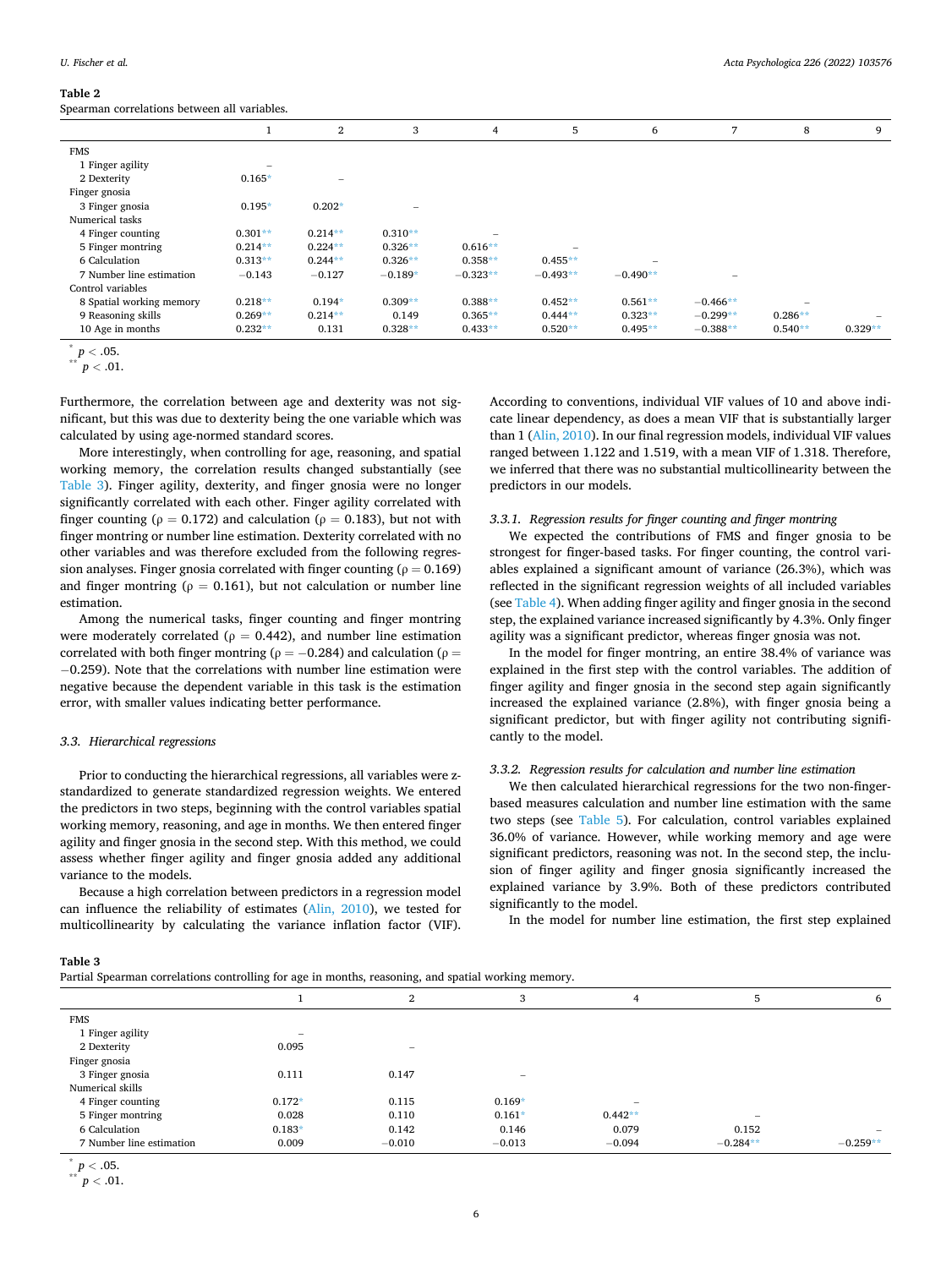### *Acta Psychologica 226 (2022) 103576*

#### <span id="page-6-0"></span>**Table 4**

Hierarchical linear regressions for finger counting and finger montring.

|                        | Finger counting |            |           |                 | Finger montring |            |           |                 |
|------------------------|-----------------|------------|-----------|-----------------|-----------------|------------|-----------|-----------------|
| Variables              | ß               | SE $\beta$ | $R^2$     | $\triangle R^2$ | ß               | $SE \beta$ | $R^2$     | $\triangle R^2$ |
| Step 1                 |                 |            | $0.263**$ | $0.263**$       |                 |            | $0.384**$ | $0.384**$       |
| Spatial working memory | $0.175*$        | 0.084      |           |                 | $0.198*$        | 0.077      |           |                 |
| Reasoning skills       | $0.272**$       | 0.076      |           |                 | $0.305**$       | 0.070      |           |                 |
| Age                    | $0.217*$        | 0.084      |           |                 | $0.297**$       | 0.077      |           |                 |
| Step 2                 |                 |            | $0.306**$ | $0.043*$        |                 |            | $0.411**$ | $0.028*$        |
| Spatial working memory | 0.145           | 0.083      |           |                 | $0.172*$        | 0.077      |           |                 |
| Reasoning skills       | $0.239**$       | 0.076      |           |                 | $0.291**$       | 0.07       |           |                 |
| Age                    | 0.158           | 0.085      |           |                 | $0.245**$       | 0.078      |           |                 |
| Finger agility         | $0.160*$        | 0.073      |           |                 | 0.058           | 0.067      |           |                 |
| Finger gnosia          | 0.135           | 0.075      |           |                 | $0.162*$        | 0.069      |           |                 |

<sup>+</sup> *<sup>p</sup><sup>&</sup>lt;* .07. \* *<sup>p</sup><sup>&</sup>lt;* .05. \*\* *<sup>p</sup><sup>&</sup>lt;* .01.

## **Table 5**

Hierarchical linear regressions for calculation and number line estimation.

|                        | Calculation |            |           |                 | Number line estimation |            |           |                 |
|------------------------|-------------|------------|-----------|-----------------|------------------------|------------|-----------|-----------------|
| Variables              | в           | SE $\beta$ | $R^2$     | $\triangle R^2$ |                        | $SE \beta$ | $R^2$     | $\triangle R^2$ |
| Step 1                 |             |            | $0.360**$ | $0.360**$       |                        |            | $0.244**$ | $0.244**$       |
| Spatial working memory | $0.403**$   | 0.079      |           |                 | $-0.275**$             | 0.085      |           |                 |
| Reasoning skills       | 0.069       | 0.071      |           |                 | $-0.189*$              | 0.077      |           |                 |
| Age                    | $0.244**$   | 0.078      |           |                 | $-0.167$               | 0.085      |           |                 |
| Step 2                 |             |            | $0.399**$ | $0.039*$        |                        |            | $0.245**$ | 0.001           |
| Spatial working memory | $0.373**$   | 0.077      |           |                 | $-0.275**$             | 0.087      |           |                 |
| Reasoning skills       | 0.040       | 0.071      |           |                 | $-0.194*$              | 0.079      |           |                 |
| Age                    | $0.186*$    | 0.079      |           |                 | $-0.168$ <sup>+</sup>  | 0.088      |           |                 |
| Finger agility         | $0.142*$    | 0.068      |           |                 | 0.029                  | 0.076      |           |                 |
| Finger gnosia          | $0.140*$    | 0.069      |           |                 | $-0.011$               | 0.078      |           |                 |

 $p < .07.$ <br>\*  $p < .05.$ <br>\*\*  $p < .01.$ 

significant variance (24.4%), with working memory and reasoning, but not age, being significant predictors. As expected based on the correlation results, the inclusion of finger agility and finger gnosia in step two did not add significantly to the model, and neither predictor was significant.

# **4. Discussion**

In this study, we set out to investigate the relationship between FMS and finger gnosia with different numerical skills in early childhood. In contrast to previous studies on this topic ([Fischer et al., 2020;](#page-8-0) [Roesch](#page-8-0)  [et al., 2021\)](#page-8-0), we included both finger-based and non-finger-based numerical tasks and measured two facets of FMS (finger agility and dexterity). Generally, we found that both FMS and finger gnosia contributed to numerical skills, but that their contribution depended on which FMS and which numerical skill were measured. Our results were mostly in line with our expectations based on previous research (e.g., [Fischer](#page-8-0)  [et al., 2018, 2020;](#page-8-0) Lewis & [Weixler, 2019](#page-8-0); [Luo et al., 2007](#page-8-0); [Newman,](#page-8-0)  [2016; Roebers et al., 2014](#page-8-0); [Suggate et al., 2017](#page-9-0); [Wasner et al., 2016](#page-9-0)) but went against our expectations regarding the effects of dexterity and the associations with children's number line estimation skills.

### *4.1. Associations with finger-based numerical skills*

As expected, we found that both finger-based numerical skills, namely finger counting and finger montring, were associated with finger agility or finger gnosia even when controlling for children's age, spatial working memory, and reasoning skills. Children's finger counting skills were associated with finger agility, but not finger gnosia. In contrast, children's finger montring skills were better explained by finger gnosia

than finger agility.

To interpret these differential results, a functionalist perspective might shed some light on our findings. When finger counting, children in Western cultures mostly count linearly [\(Lindemann et al., 2011](#page-8-0)). That is, they start with their thumb and then extend one finger at a time until they reach the number they want to count to. Considering the motor demands of this task, it requires children to extend one finger after the other individually, by virtue of finger agility. In this case, it might not be necessary for them to be sensorily aware of their fingers, thus rendering finger gnosia as not a necessary prerequisite for success. However, considering finger montring (i.e., the skill to show a number simultaneously with one's fingers), the demands of the task might be different. When children are asked to show a number, this of course requires motor skills. However, when simultaneously extending, for example seven fingers, children need to be sensorily aware of which fingers they are moving. Although visual control can help them correct the result, finger sense or finger gnosia should be the more important skill required in performing this task. This might explain why finger agility was correlated with finger montring but was not a significant predictor in a model that also included finger gnosia. It is also worth noting that children performed almost at ceiling in finger montring, indicating an automated recall of finger number patterns. Thereby, the children in our study might have already transitioned to a cardinal representation of finger number patters and might rely more on finger gnosia than FMS for the task.

Unexpectedly, dexterity was not significantly correlated with either finger counting or finger montring after spatial working memory, reasoning skills, and age were controlled for. Previous studies by [Fischer](#page-8-0)  [et al. \(2020\)](#page-8-0) have shown that this association does not seem to hold up when control variables are taken into account. Perhaps dexterity,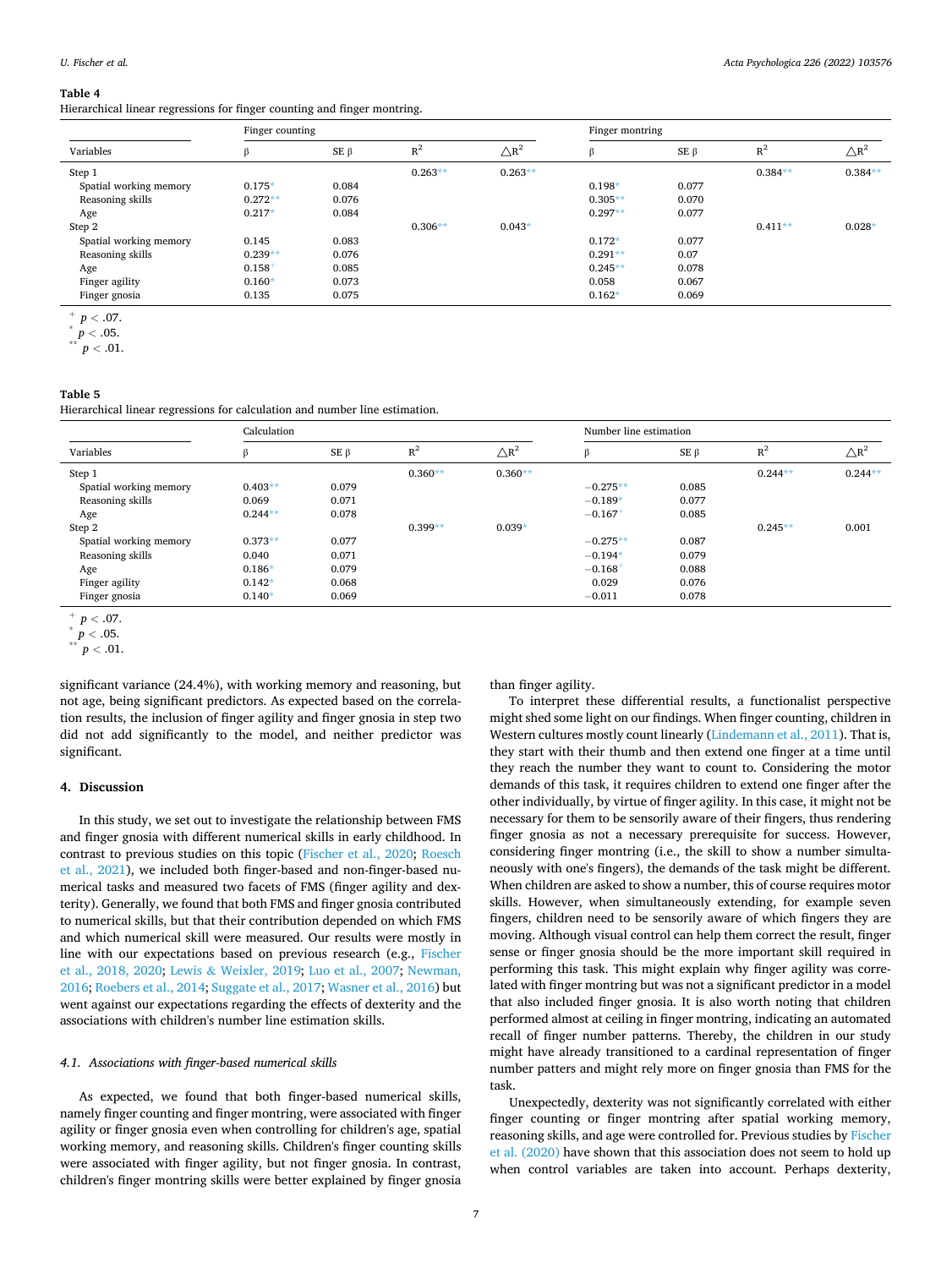<span id="page-7-0"></span>operationalized as object manipulation (such as the bead threading and coin posting tasks we used from the M-ABC-2; [Petermann, 2015](#page-8-0)), is less relevant for finger counting and finger montring performance. Instead, finger agility and finger gnosia might be the precursors that are functionally necessary for performing those tasks.

### *4.2. Associations with non-finger-based numerical skills*

For the two non-finger-based tasks, the results for the calculation task were mostly in line with our expectations. We had expected that both finger agility and finger gnosia would be associated with children's calculation skills based on the previous study by Roesch and colleagues ([Roesch et al., 2021\)](#page-8-0), but had also expected that dexterity might play a significant part. One reason for this result might have been that, other than Roesch and colleagues, we also included spatial working memory in our test battery. By controlling for spatial working memory, which was by far the strongest predictor in this model, we might have eliminated the effect of dexterity on calculation, as it could have been mediated by spatial working memory.

Contrary to our expectations, we observed that neither finger agility nor finger gnosia explained significant variance in children's number line estimation skills. Note that this task was conducted in a paper-pencil format, which we would have expected to be associated with FMS due to the visuomotor precision required to place their estimate on the number line with the pencil. This expectation was supported by previous reports of associations between visuomotor and visuospatial skills [\(Simms et al.,](#page-9-0)  [2016\)](#page-9-0), and also by findings that number line representations are associated with finger counting habits [\(Fischer, 2008\)](#page-8-0). An association between FMS and number line estimation could therefore exist through the process of finger counting skills. However, spatial working memory was again a strong predictor for number line estimation skills. It is therefore possible that children relied on their visuospatial working memory skills for solving this task, rather than visuomotor skills. Note that reasoning skills were also a significant predictor for this task. This could speak to the cognitive demands of the number line estimation task, which has previously been assumed to be solved by many participants via proportion-judgment strategies (Barth & Paladino, 2011). Specifically, participants often use a central reference point in the middle of the line (e.g., to estimate the position of the number 50 on a line ranging from 0 to 100) to facilitate their estimates. Such a visuospatial strategy requires both spatial working memory to remember the position as well as reasoning skills to develop the strategy in the first place.

### *4.3. Limitations*

The current study presents interesting findings but is not without its limitations. For one, although all non-standardized tasks used in our study were adapted from previous research, further development might be necessary. Specifically, the finger counting and finger montring tasks appeared particularly easy for the children in our sample, which resulted in ceiling effects. To avoid this, more items could be included and response speed recorded.

The design of our study was also correlational, thus not allowing us to draw causal inferences about the direction in which FMS, finger gnosia, and numerical skills are associated. Longitudinal studies could shed more light on the directionality and possible reciprocity of this relationship. Particularly, it would be of interest to both start at an earlier age when children are not yet as proficient at finger counting, and to extend the measurements into the early school years to assess long-term influences of various aspects of FMS and finger gnosia.

# *4.4. Practical implications*

Early childhood educators are often aware of how important children's numerical skills and FMS are for their successful transition to school. However, the consistent findings that FMS, finger gnosia, and numerical skills are associated should be considered more ubiquitously. Many kindergarten mathematics curricula are play-based, but do not capitalize on the impact finger training can have on mathematical development. Specifically, a conscious integration of fine motor aspects into these curricula could further increase their effectiveness. This is also highlighted in intervention studies, which show benefits of incorporating embodiment into numerical training in general [\(Fischer et al.,](#page-8-0)  [2011, 2015; Link et al., 2013](#page-8-0)) and potential benefits of finger training in particular ([Gracia-Bafalluy](#page-8-0) & Noël, 2008; Jay & [Betenson, 2017](#page-8-0)).

Additionally, despite critical voices in education speaking out against the use of finger counting in mathematics (for a critical discussion see [Moeller et al., 2011\)](#page-8-0), our results suggest that fostering children's early counting skills by encouraging finger use could be beneficial for their later numerical development, and might concurrently train their FMS as well as relieve their working memory (Beller & Bender, 2011; [Fischer et al., 2020](#page-8-0)). Moreover, early finger counting could pave the way for the transition towards a cardinal understanding of numbers ([Moeller](#page-8-0)  [et al., 2011\)](#page-8-0).

# **5. Conclusion**

The current study adds to the growing body of work showing that FMS and finger gnosia contribute to early numerical development. We were also able to further differentiate the picture by separately examining two relevant aspects of FMS (dexterity and finger agility) in addition to finger gnosia – as well as their relationships to numerical skills for which finger counting is important to varying degrees. Future work should continue to study how these skills emerge and relate to each other at different stages of numerical development. Longitudinal studies are essential for this. Further, this work should ultimately move to test causal mechanisms, most likely through experiments and intervention studies.

### **Declaration of competing interest**

The authors declare that they have no known competing financial interests or personal relationships that could have appeared to influence the work reported in this paper. No external funding was received for this study.

### **References**

- Adriano, A., Fernandez, A., Adriano, A., Diez, E., & Fernandez, A. (2014). Fingermontring configurations affect Arabic-number processing in left hemisphere. In *TSPC2014: Proceedings of the trieste symposium on perception and cognition* (pp. 84–87). EUT Edizioni Università di Trieste. [https://doi.org/10.13140/](https://doi.org/10.13140/2.1.3644.0640) [2.1.3644.0640.](https://doi.org/10.13140/2.1.3644.0640)
- Alin, A. (2010). Multicollinearity. *Wiley Interdisciplinary Reviews: Computational Statistics, 2*(3), 370–374. <https://doi.org/10.1002/wics.84>
- Anderson, M. L. (2007). Evolution of cognitive function via redeployment of brain areas. *The Neuroscientist, 13*(1), 13–21.<https://doi.org/10.1177/1073858406294706>
- Andres, M., Michaux, N., & Pesenti, M. (2012). Common substrate for mental arithmetic and finger representation in the parietal cortex. *NeuroImage, 62*(3), 1520–1528. <https://doi.org/10.1016/j.neuroimage.2012.05.047>
- Andres, M., Seron, X., & Olivier, E. (2007). Contribution of hand motor circuits to counting. *Journal of Cognitive Neuroscience, 19*(4), 563–576. [https://doi.org/](https://doi.org/10.1162/jocn.2007.19.4.563)  [10.1162/jocn.2007.19.4.563](https://doi.org/10.1162/jocn.2007.19.4.563)
- Barrocas, R., Roesch, S., Gawrilow, C., & Moeller, K. (2020). Putting a finger on numerical development – reviewing the contributions of kindergarten finger gnosis and fine motor skills to numerical abilities. *Frontiers in Psychology, 11*(May), 1–18. <https://doi.org/10.3389/fpsyg.2020.01012>
- Barth, H. C., & Paladino, A. M. (2011). The development of numerical estimation: Evidence against a representational shift. *Developmental Science, 14*(1), 125–135. https://doi.org/10.1111/j.1467-7687.2010.00962.
- Beller, S., & Bender, A. (2011). Explicating numerical information: When and how fingers support (or hinder) number comprehension and handling. *Frontiers in Psychology, 2*(SEP), 1–3. <https://doi.org/10.3389/fpsyg.2011.00214>
- Benoit, L., Lehalle, H., & Jouen, F. (2004). Do young children acquire number words through subitizing or counting? *Cognitive Development, 19*(3), 291–307. [https://doi.](https://doi.org/10.1016/j.cogdev.2004.03.005)  [org/10.1016/j.cogdev.2004.03.005](https://doi.org/10.1016/j.cogdev.2004.03.005)
- [Berch, D. B., Foley, E. J., Hill, R. J., & McDonough Ryan, P. \(1999\). Extracting parity and](http://refhub.elsevier.com/S0001-6918(22)00091-9/rf202203250836239740)  [magnitude from Arabic numerals: Developmental changes in number processing and](http://refhub.elsevier.com/S0001-6918(22)00091-9/rf202203250836239740)  mental representation. *[Journal of Experimental Child Psychology, 74](http://refhub.elsevier.com/S0001-6918(22)00091-9/rf202203250836239740)*(4), 286–308.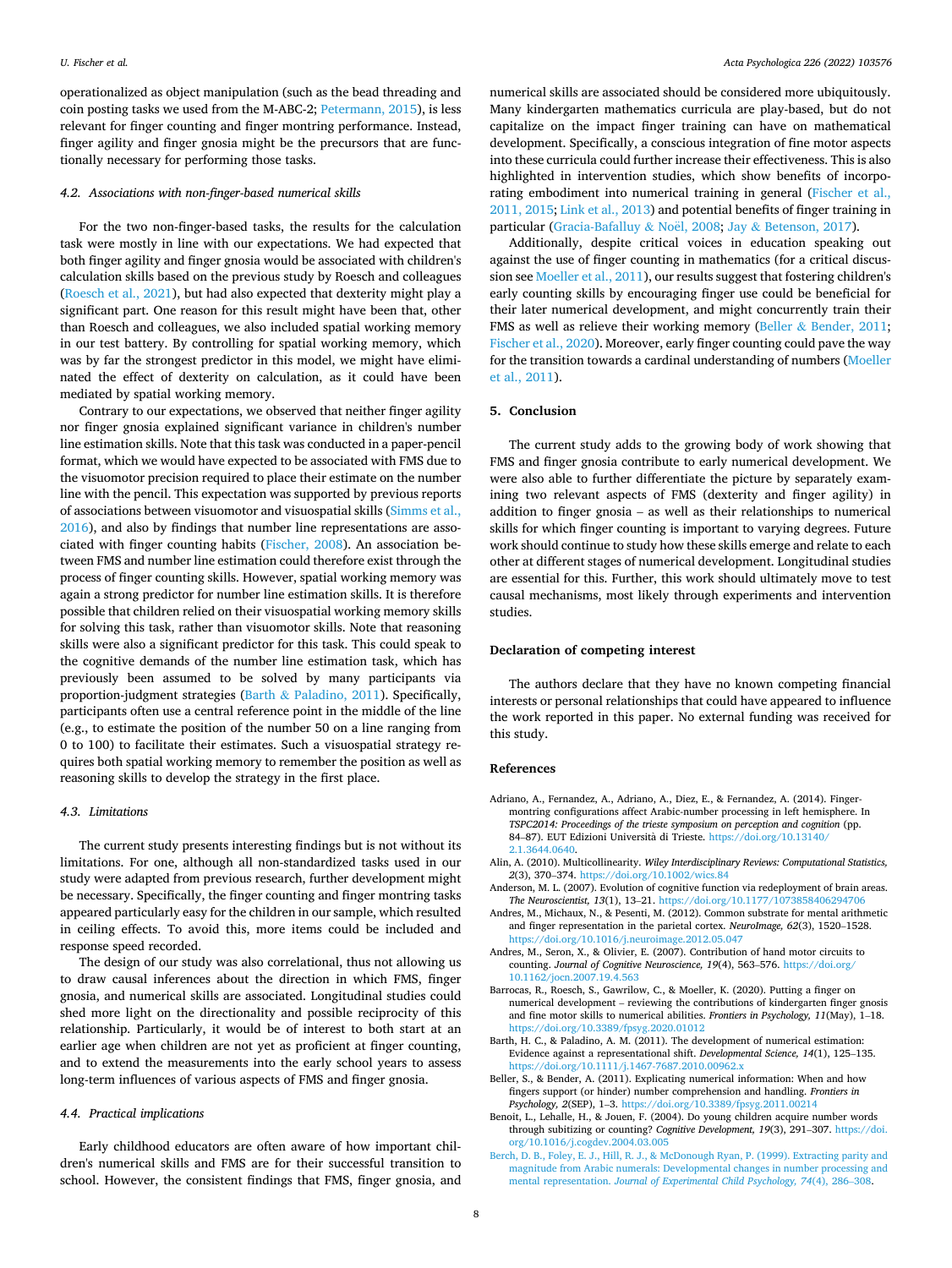<span id="page-8-0"></span>Berteletti, I., & Booth, J. R. (2015). Perceiving fingers in single-digit arithmetic problems. *Frontiers in Psychology, 6*, 226. <https://doi.org/10.3389/fpsyg.2015.00226>

- Brysbaert, M. (1995). Arabic number reading: On the nature of the numerical scale and the origin of phonological recoding. *Journal of Experimental Psychology: General, 124*  (4), 434–452. [http://psycnet.apa.org/journals/xge/124/4/434/.](http://psycnet.apa.org/journals/xge/124/4/434/)
- Cameron, C. E., Cottone, E. A., Murrah, W. M., & Grissmer, D. W. (2016). How are motor skills linked to children's school performance and academic achievement? *Child Development Perspectives, 10*(2), 93–98. <https://doi.org/10.1111/cdep.12168>
- Clarke, B., Cary, M. G. S., Shanley, L., & Sutherland, M. (2018). *Exploring the promise of a number line assessment to help identify students at-risk in mathematics*. [https://doi.org/](https://doi.org/10.1177/1534508418791738)  10.1177/153450841879173

de Hevia, M. D., & Spelke, E. S. (2010). Number-space mapping in human infants. *Psychological Science, 21*(5), 653–660.<https://doi.org/10.1177/0956797610366091>

de Paula, J. J., Malloy-Diniz, L. F., & Romano-Silva, M. A. (2016). Reliability of working memory assessment in neurocognitive disorders: A study of the digit span and corsi block-tapping tasks. *Revista Brasileira de Psiquiatria, 38*(3), 262–263. [https://doi.org/](https://doi.org/10.1590/1516-4446-2015-1879)  [10.1590/1516-4446-2015-1879](https://doi.org/10.1590/1516-4446-2015-1879) 

Dehaene, S. (1992). Varieties of numerical abilities. *Cognition, 44*, 1–42. [https://doi.org/](https://doi.org/10.1016/0010-0277(92)90049-N)  [10.1016/0010-0277\(92\)90049-N](https://doi.org/10.1016/0010-0277(92)90049-N)

Dehaene, S. (1997). *[The number sense: How the mind creates mathematics](http://refhub.elsevier.com/S0001-6918(22)00091-9/rf202203250837156764)*. Science Spectra. [Dehaene, S., & Cohen, L. \(1995\). Towards an anatomical and functional model of number](http://refhub.elsevier.com/S0001-6918(22)00091-9/rf202203250837172765)  processing. *[Mathematical Cognition, 1](http://refhub.elsevier.com/S0001-6918(22)00091-9/rf202203250837172765)*(1), 83–120.

- Dehaene, S., Piazza, M., Pinel, P., & Cohen, L. (2003). Three parietal circuits for number processing. *Cognitive Neuropsychology, 20*(3), 487–506. [https://doi.org/10.1080/](https://doi.org/10.1080/02643290244000239)  [02643290244000239](https://doi.org/10.1080/02643290244000239)
- Domahs, F., Moeller, K., Huber, S., Willmes, K., & Nuerk, H.-C. (2010). Embodied numerosity: Implicit hand-based representations influence symbolic number processing across cultures. *Cognition, 116*(2), 251–266. [https://doi.org/10.1016/j.](https://doi.org/10.1016/j.cognition.2010.05.007) [cognition.2010.05.007](https://doi.org/10.1016/j.cognition.2010.05.007)
- Ellinoudis, T., Evaggelinou, C., Kourtessis, T., Konstantinidou, Z., Venetsanou, F., & Kambas, A. (2011). Reliability and validity of age band 1 of the movement assessment battery for children - Second Edition. *Research in Developmental Disabilities, 32*(3), 1046–1051.<https://doi.org/10.1016/j.ridd.2011.01.035>

Faul, F., Erdfelder, E., Buchner, A., & Lang, A.-G. (2009). Statistical power analyses using G\*Power 3.1: Tests for correlation and regression analyses. *Behavior Research Methods, 41*(4), 1149–1160. <https://doi.org/10.3758/BRM.41.4.1149>

- Fischer, M. H. (2008). Finger counting habits modulate spatial-numerical associations. *Cortex, 44*(4), 386–392. <https://doi.org/10.1016/j.cortex.2007.08.004>
- Fischer, U., Klein, E., Dackermann, T., & Moeller, K. (2017). The physiology of numerical learning: From neural correlates to embodied trainings. In S. Schwan, & U. Cress (Eds.), *The psychology of digital learning: Constructing, exchanging, and acquiring knowledge with digital media* (pp. 21–)). Springer International Publishing. [https://](https://doi.org/10.1007/978-3-319-49077-9)  [doi.org/10.1007/978-3-319-49077-9](https://doi.org/10.1007/978-3-319-49077-9).
- Fischer, U., Moeller, K., Bientzle, M., Cress, U., & Nuerk, H.-C. (2011). Sensori-motor spatial training of number magnitude representation. *Psychonomic Bulletin & Review, 18*(1), 177–183. <https://doi.org/10.3758/s13423-010-0031-3>
- Fischer, U., Moeller, K., Huber, S., Cress, U., Nuerk, C., & Nuerk, H.-C. (2015). Full-body movement in numerical trainings: A pilot study with an interactive whiteboard. *International Journal of Serious Games, 2*(4), 23–35. [https://doi.org/10.17083/ijsg.](https://doi.org/10.17083/ijsg.v2i4.93) [v2i4.93](https://doi.org/10.17083/ijsg.v2i4.93)

Fischer, U., Suggate, S. P., Schmirl, J., & Stoeger, H. (2018). Counting on fine motor skills: Links between preschool finger dexterity and numerical skills. *Developmental Science, 21*(4), Article e12623.<https://doi.org/10.1111/desc.12623>

- Fischer, U., Suggate, S. P., & Stoeger, H. (2020). The implicit contribution of fine motor skills to mathematical insight in early childhood. *Frontiers in Psychology, 11*(1143). <https://doi.org/10.3389/fpsyg.2020.01143>
- [Fritz, A., Ehlert, A., & Balzer, L. \(2013\). Development of mathematical concepts as basis](http://refhub.elsevier.com/S0001-6918(22)00091-9/rf202203250839134121)  [for an elaborated mathematical understanding.](http://refhub.elsevier.com/S0001-6918(22)00091-9/rf202203250839134121) *South African Journal of Childhood [Education, 3](http://refhub.elsevier.com/S0001-6918(22)00091-9/rf202203250839134121)*(1), 38–67.
- Gerstmann, J. (1940). Syndrome of finger agnosia, disorientation for right and left, agraphia and acalculia. *Archives of Neurology & Psychiatry, 44*(2), 398. [https://doi.](https://doi.org/10.1001/archneurpsyc.1940.02280080158009) [org/10.1001/archneurpsyc.1940.02280080158009](https://doi.org/10.1001/archneurpsyc.1940.02280080158009)

Glenberg, A. M. (2010). Embodiment as a unifying perspective for psychology. *WIREs Cognitive Science, 1*(4), 586–596. <https://doi.org/10.1002/wcs.55>

Gracia-Bafalluy, M., & Noël, M.-P. M. (2008). Does finger training increase young children's numerical performance? *Cortex, 44*(4), 368–375. [https://doi.org/](https://doi.org/10.1016/j.cortex.2007.08.020)  [10.1016/j.cortex.2007.08.020](https://doi.org/10.1016/j.cortex.2007.08.020) 

Hannula, M. M., Räsänen, P., & Lehtinen, E. (2007). Development of counting skills: Role [of spontaneous focusing on numerosity and subitizing-based enumeration.](http://refhub.elsevier.com/S0001-6918(22)00091-9/rf202203250851086377) *[Mathematical Thinking and Learning, 9](http://refhub.elsevier.com/S0001-6918(22)00091-9/rf202203250851086377)*(1), 51–57.

IBM Support. (2020). Partial rank correlations in SPSS. [https://www.ibm.com/suppor](https://www.ibm.com/support/pages/node/155047)  [t/pages/node/155047](https://www.ibm.com/support/pages/node/155047).

Ifrah, G. (1998). *[The universal history of numbers](http://refhub.elsevier.com/S0001-6918(22)00091-9/rf202203250839443170)*. The Harvill Press.

- Imbo, I., Vandierendonck, A., & Fias, W. (2011). Passive hand movements disrupt adults' counting strategies. *Frontiers in Psychology, 2*, 201. [https://doi.org/10.3389/](https://doi.org/10.3389/fpsyg.2011.00201)  [fpsyg.2011.00201](https://doi.org/10.3389/fpsyg.2011.00201)
- Jay, T., & Betenson, J. (2017). Mathematics at your fingertips: Testing a finger training intervention to improve quantitative skills. *Frontiers in Education, 2*(22). [https://doi.](https://doi.org/10.3389/feduc.2017.00022)  [org/10.3389/feduc.2017.00022](https://doi.org/10.3389/feduc.2017.00022)

[Kaufman, A. S., & Kaufman, N. L. \(2015\). In P. Melchers, & M. Melchers \(Eds.\),](http://refhub.elsevier.com/S0001-6918(22)00091-9/rf202203250850180250) *Kaufman [assessment battery for children-2 \(KABC-II\)](http://refhub.elsevier.com/S0001-6918(22)00091-9/rf202203250850180250)*. Hogrefe.

[Kaufman, E. L., Lord, M. W., Reese, T. W., & Volkmann, J. \(1949\). The discrimination of](http://refhub.elsevier.com/S0001-6918(22)00091-9/rf202203250854568550)  visual number. *[The American Journal of Psychology, 62](http://refhub.elsevier.com/S0001-6918(22)00091-9/rf202203250854568550)*(4), 498–525.

[Kaufmann, L., Nuerk, H.-C., Graf, M., Krinzinger, H., Delazer, M., & Willmes, K. \(2009\).](http://refhub.elsevier.com/S0001-6918(22)00091-9/rf202203250847448567)  *[TEDI-MATH. Test zur Erfassung numerisch-rechnerischer Fertigkeiten vom Kindergarten](http://refhub.elsevier.com/S0001-6918(22)00091-9/rf202203250847448567)* 

*[bis zur 3. Klasse \[Test for assessment of numerical and calculation skills from preschool to](http://refhub.elsevier.com/S0001-6918(22)00091-9/rf202203250847448567)  third grade]*[. Hans Huber](http://refhub.elsevier.com/S0001-6918(22)00091-9/rf202203250847448567).

- Kessels, R. P. C., van den Berg, E., Ruis, C., & Brands, A. M. A. (2008). The backward span of the Corsi Block-Tapping Task and its association with the WAIS-III Digit Span. *Assessment, 15*(4), 426–434. <https://doi.org/10.1177/1073191108315611>
- Kessels, R. P. C., van Zandvoort, M. J. E., Postma, A., Kappelle, L. J., & de Haan, E. H. F. (2000). The corsi block-tapping task: Standardization and normative data. *Applied Neuropsychology, 7*(4), 252–258. <https://doi.org/10.1207/S15324826AN0704>

Krajewski, K., & Schneider, W. (2009). Early development of quantity to number-word linkage as a precursor of mathematical school achievement and mathematical difficulties: Findings from a four-year longitudinal study. *Learning and Instruction, 19*  (6), 513–526.<https://doi.org/10.1016/j.learninstruc.2008.10.002>

Lafay, A., Thevenot, C., Castel, C., & Fayol, M. (2013). The role of fingers in number processing in young children. *Frontiers in Psychology, 4*, 488. [https://doi.org/](https://doi.org/10.3389/fpsyg.2013.00488) [10.3389/fpsyg.2013.00488](https://doi.org/10.3389/fpsyg.2013.00488) 

Lakoff, G., & Núñez, R. (2000). Where mathematics comes from: How the embodied mind *[brings mathematics into being](http://refhub.elsevier.com/S0001-6918(22)00091-9/rf202203250848059610)*. Basic Books.

- Lewis, E. A., & Weixler, L. B. (2019). Associations between fine motor and mathematics instruction and kindergarten mathematics achievement. *Early Education and Development, 30*(5), 678–693.<https://doi.org/10.1080/10409289.2019.1579612>
- Lindemann, O., Alipour, A., & Fischer, M. H. (2011). Finger counting habits in middle eastern and Western individuals: An online survey. *Journal of Cross-Cultural Psychology, 42*(4), 566–578. <https://doi.org/10.1177/0022022111406254>
- Link, T., Moeller, K., Huber, S., Fischer, U., & Nuerk, H. C. (2013). Walk the number line an embodied training of numerical concepts. *Trends in Neuroscience and Education, 2*  (2), 74–84.<https://doi.org/10.1016/j.tine.2013.06.005>
- Long, I., Malone, S. A., Tolan, G. A., Burgoyne, K., Heron-Delaney, M., Witteveen, K., & Hulme, C. (2016). The cognitive foundations of early arithmetic skills: It is counting and number judgment, but not finger gnosis, that count. *Journal of Experimental Child Psychology, 152*, 327–334. <https://doi.org/10.1016/j.jecp.2016.08.005>

Luo, Z., Jose, P. E., Huntsinger, C. S., & Pigott, T. D. (2007). Fine motor skills and mathematics achievement in east asian american and european american kindergartners and first graders. *British Journal of Developmental Psychology, 25*(4), 595–614. <https://doi.org/10.1348/026151007X185329>

McCrink, K., & Opfer, J. E. (2014). Development of spatial-numerical associations. *Current Directions in Psychological Science, 23*(6), 439–445. [https://doi.org/10.1177/](https://doi.org/10.1177/0963721414549751)  [0963721414549751](https://doi.org/10.1177/0963721414549751) 

- Moeller, K., Fischer, U., Link, T., Wasner, M., Huber, S., Cress, U., & Nuerk, H.-C. H.-C. (2012). Learning and development of embodied numerosity. *Cognitive Processing, 13*  (Suppl. 1), 271–274.<https://doi.org/10.1007/s10339-012-0457-9>
- Moeller, K., Martignon, L., Wessolowski, S., Engel, J., & Nuerk, H.-C. (2011). Effects of finger counting on numerical development - The opposing views of neurocognition and mathematics education. *Frontiers in Psychology, 2*, 328. [https://doi.org/10.3389/](https://doi.org/10.3389/fpsyg.2011.00328)  [fpsyg.2011.00328](https://doi.org/10.3389/fpsyg.2011.00328)

Morrissey, K. R., Liu, M., Kang, J., Hallett, D., & Wang, Q. (2016). Cross-cultural and intra-cultural differences in finger-counting habits and number magnitude processing: Embodied numerosity in Canadian and chinese university students. *Journal of Numerical Cognition, 2*(1), 1–19. <https://doi.org/10.5964/jnc.v2i1.14>

Newman, S. D. (2016). Does finger sense predict addition performance? *Cognitive Processing, 17*(2), 139–146. <https://doi.org/10.1007/s10339-016-0756-7>

Noël, M.-P. P. (2005). Finger gnosia: A predictor of numerical abilities in children? *Child Neuropsychology, 11*(5), 413–430. <https://doi.org/10.1080/09297040590951550>

OECD. (2019). *Education at a glance 2019: OECD indicators*. OECD Publishing. [https://](https://doi.org/10.1787/f8d7880d-en) [doi.org/10.1787/f8d7880d-en](https://doi.org/10.1787/f8d7880d-en)

[Opfer, J. E., & Thompson, C. A. \(2006\). Even early representations of numerical](http://refhub.elsevier.com/S0001-6918(22)00091-9/rf202203250848546824)  [magnitude are spatially organized: Evidence for a directional magnitude bias in pre](http://refhub.elsevier.com/S0001-6918(22)00091-9/rf202203250848546824)[reading preschoolers. In R. Sunand, & N. Miyaki \(Eds.\),](http://refhub.elsevier.com/S0001-6918(22)00091-9/rf202203250848546824) *Proceedings of the XXVIII [annual conference of the cognitive science society](http://refhub.elsevier.com/S0001-6918(22)00091-9/rf202203250848546824)* (pp. 639–644). Mahwah: Erlbaum.

Papadatou-Pastou, M., Panagiotidou, D.-A., Abbondanza, F., Fischer, U., Paracchini, S., & Karagiannakis, G. (2021). Hand preference and mathematical learning difficulties: New data from Greece, the United Kingdom, and Germany and two meta-analyses of the literature. *Laterality, 26*(5), 485–538. [https://doi.org/10.1080/](https://doi.org/10.1080/1357650X.2021.1906693) [1357650X.2021.1906693](https://doi.org/10.1080/1357650X.2021.1906693) 

Penner-Wilger, M., & Anderson, M. L. (2013). The relation between finger gnosis and mathematical ability: Why redeployment of neural circuits best explains the finding. *Frontiers in Psychology, 4*, 877. <https://doi.org/10.3389/fpsyg.2013.00877>

Petermann, F. (2015). *[M-ABC-2. Movement assessment battery for children](http://refhub.elsevier.com/S0001-6918(22)00091-9/rf202203250849234481)*. German [Adaptation. Pearson Assessment.](http://refhub.elsevier.com/S0001-6918(22)00091-9/rf202203250849234481)

Previtali, P., Rinaldi, L., & Girelli, L. (2011). Nature or nurture in finger counting: A review on the determinants of the direction of number-finger mapping. *Frontiers in Psychology, 2*, 363. <https://doi.org/10.3389/fpsyg.2011.00363>

- Restle, F. (1970). Speed of adding and comparing numbers. *Journal of Experimental Psychology, 83*(2), 274–278. [http://psycnet.apa.org/psycinfo/1970-04546-001.](http://psycnet.apa.org/psycinfo/1970-04546-001)
- Roebers, C. M., Röthlisberger, M., Neuenschwander, R., Cimeli, P., Michel, E., & Jäger, K. (2014). The relation between cognitive and motor performance and their relevance for children's transition to school: A latent variable approach. *Human Movement Science, 33*(1), 284–297. <https://doi.org/10.1016/j.humov.2013.08.011>
- [Roesch, S., Bahnmueller, J., Barrocas, R., Fischer, U., & Moeller, K. \(2021\). Die](http://refhub.elsevier.com/S0001-6918(22)00091-9/rf202203250849320285) bedeutung von fingergnosie und fingerbeweglichkeit für die Rechenfähigkeit im [kindergartenalter \[The relevance of finger gnosia and finger agility for calculation](http://refhub.elsevier.com/S0001-6918(22)00091-9/rf202203250849320285) abilities in kindergarten age]. *Empirische Pädagogik [Empirical Educational Sciences]*, *35*[\(3\), 5](http://refhub.elsevier.com/S0001-6918(22)00091-9/rf202203250849320285)–23.
- Roesch, S., & Moeller, K. (2015). Considering digits in a current model of numerical development. *Frontiers in Human Neuroscience, 8*, 1062. [https://doi.org/10.3389/](https://doi.org/10.3389/fnhum.2014.01062)  [fnhum.2014.01062](https://doi.org/10.3389/fnhum.2014.01062)